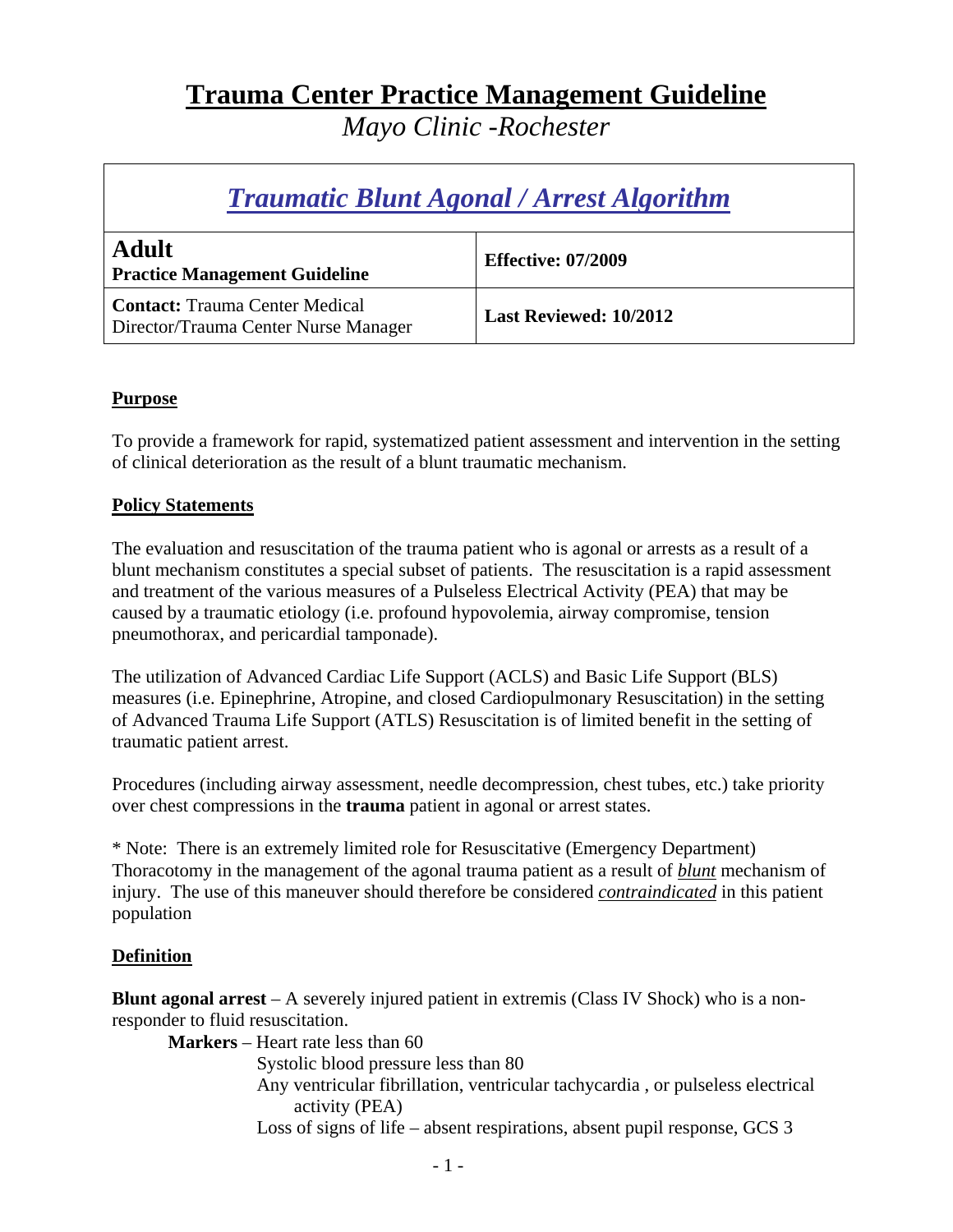### **Goals**

- 1. Rapid assessment of signs of life
- *2.* Early and appropriate identification of patients in whom withholding or termination of resuscitation is appropriate
- 3. Rapid identification and control of life-threatening injuries in the Trauma-Resuscitation Bay
- 4. Safe introduction and maintenance of life-sustaining measures

#### **Procedure**

#### **Pre – Patient Arrival**

- 1. Assemble Trauma Team and Assign Roles (Level 1 trauma page)
- 2. Ready Supplies
	- a. Airway Supplies (Endotracheal Tubes, Laryngoscope, colorimetric CO2
	- detector, Tracheostomy Tray, Bivona Tracheostomies, Rescue Airway Devices) b. Cordis Introducer
	-
	- c. EZ-IO Kit
	- d. 2 large-bore IVs for needle decompression of chest
	- e. 2 Chest tube trays with large chest tubes (32-36Fr)
	- f. Ranger Pressure Infusion System
	- g. Underbody Bair Hugger
- 3. Blood Bank Personnel on standby for delivery of Blood and Blood Products
	- a. Consider activation of Massive Transfusion Protocol
- 4. Operating room personnel on standby
- 5. Review of known Pre-hospital Patient Information (including CTs on Outside Server on PACS system if patient is a transfer).

## **On Patient Arrival**

**Note -** Procedures (including airway assessment, needle decompression, chest tubes, etc.) take priority over chest compressions in the trauma patient in agonal or arrest states.

1. Succinct Report by Pre-hospital Providers

a. Report

- Vital signs (include lowest BP and highest heart rate)
- Origin (scene or outside hospital)
- Mechanism of injury (include significant medical history such as on anticoagulation)
- Injuries found or suspected
- Treatments given with results
- b. Last Vital Signs
- c. Time of Loss of Vital Signs
- d. Witnessed Signs of Life
- e. IV Access
- f. Fluid Administered (Type and Volume)
- 2. Airway
	- a. Non-Intubated Patient
		- 1. Obtain Definitive Airway (Orotracheal versus Surgical)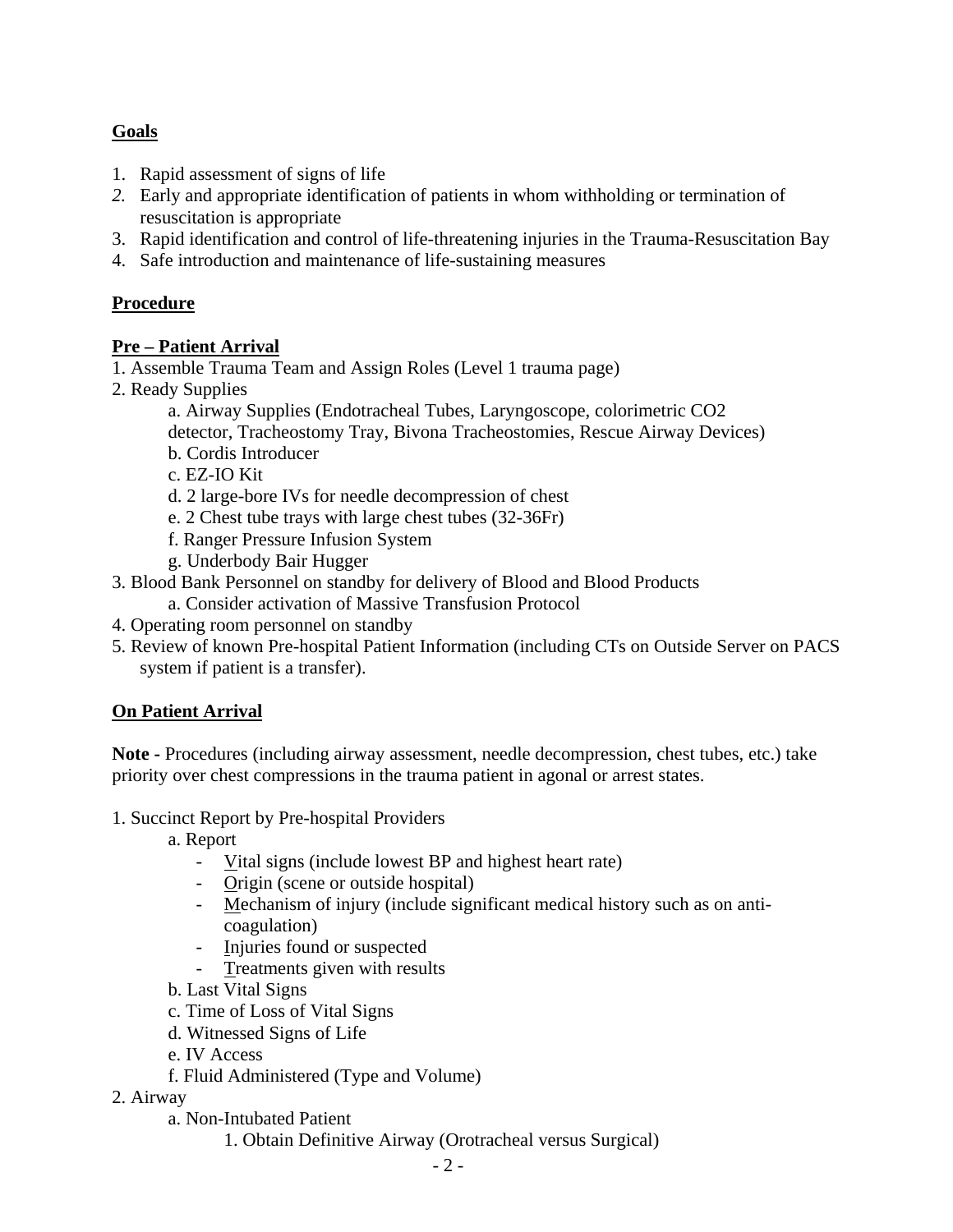- 2. Confirmation of Airway Placement
	- i. Visualization of ETT placement through vocal cords
	- ii. Colorimetric CO2 detector (may not be reliable in arrest)
	- iii. Auscultation of bilateral breath sounds; absence of delivered breath sounds over epigastrum
	- iv. Appropriate O2 Saturation

#### b. Intubated Patient

- 1. Clear Communication of Assessment to Trauma Team Leader
- 2. Confirmation of Airway Placement by Airway provider
	- i. Colorimetric CO2 detector (may not be reliable in arrest)
	- ii. Direct laryngoscopy with visualization of ETT placed through vocal cords. (Consider adjunctive endoluminal confirmation with bronchoscopy if direct laryngoscopy not technically possible or inconclusive.)
	- iii. Auscultation of bilateral breath sounds; absence of delivered breath sounds over epigastrum
	- iv. Appropriate O2 Saturation

### *Any difficulty with airway mandates a hard stop in the trauma resuscitation*  3. Breathing

- a. Bilateral Needle Thoracostomy
- b. Formalize with Bilateral Tube Thoracostomy when able
- 4. Circulation
	- a. Rapid Assessment of Central (Femoral) and Peripheral Pulses (Radial, Pedal)
	- b. Clear Communication of Assessment to Trauma Team Leader
	- c. Control of Life-Threatening External Hemorrhage
	- d. Obtain Manual Blood Pressure (will not be present if no pulse)
	- e. Confirmation of in-place Intravenous Access
	- f. If no Intravenous Access:
		- 1. EZ-IO followed by
		- 2. Cordis Introducer
			- i. Subclavian Venous Access Preferred to Femoral Access
	- g. Rapid, early delivery of Packed Red Blood Cells
		- 1. Consider initiation of Massive Blood Transfusion (MBT) Protocol
	- h. Attach cardiac leads
	- i. Check Cardiac Window on Focused Assessment with Sonography in Trauma (FAST)
		- 1. Assess for pericardial effusion
		- 2. Assess cardiac kinetic activity
- 5. Disability
	- a. Glasgow Coma Scale (GCS) Measurement
- 6. Exposure
	- a. Rapid and complete patient exposure
- b. Rapidly cover the exposed patient with warmed blankets (allow above assessment and procedures)
	- c. Ensure underbody Bair Hugger functional (43 C)
- 7. Imaging / Investigation
	- a. Chest X-ray
	- b. Pelvis X-ray
	- c. Completion of FAST Examination
		- 1. Hepatorenal Recess